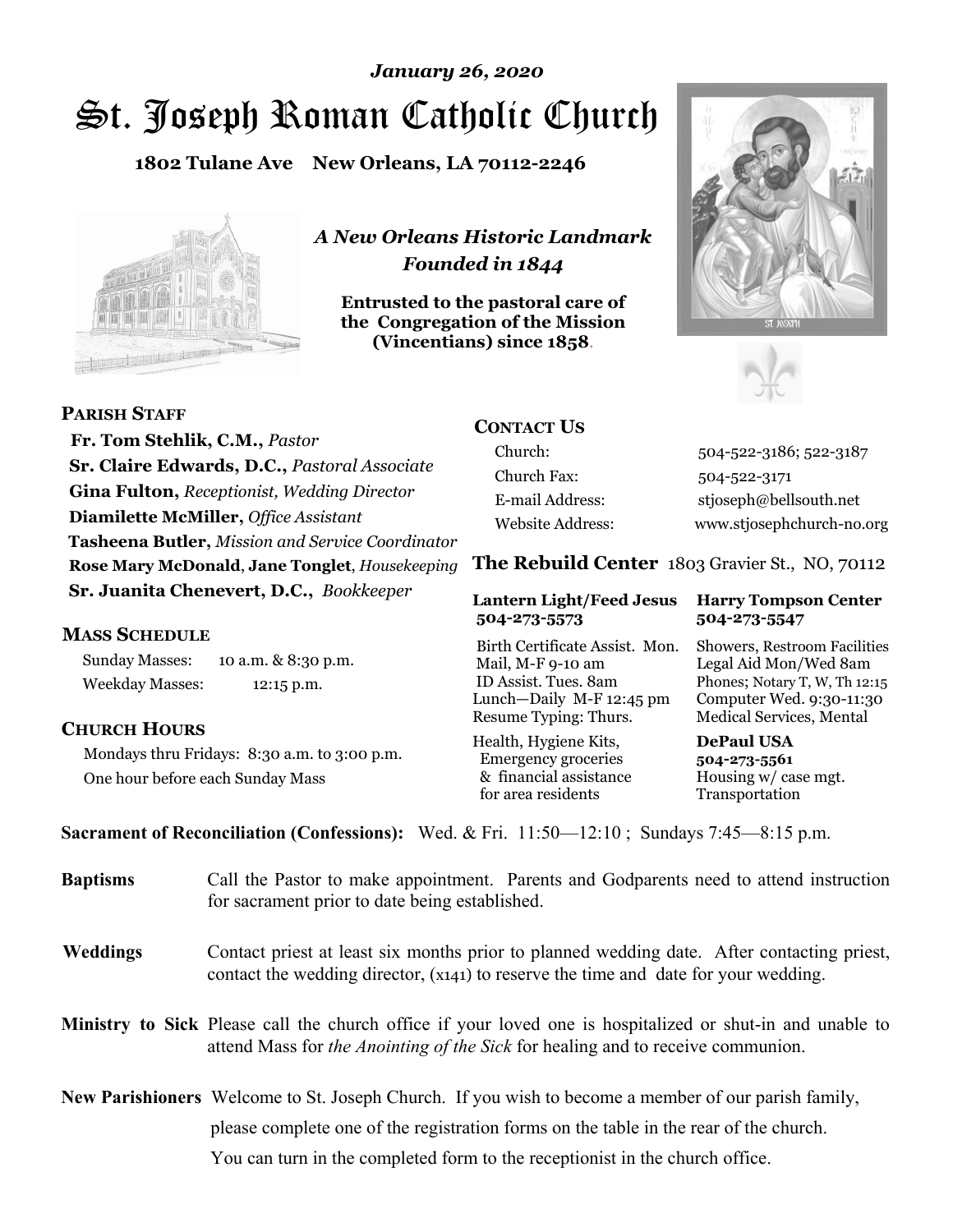# **Third Sunday in Ordinary Time January 26, 2020**



 **10:00 am** *Clarence Schlamp+; John Lawyer +; Mary Vardigahn, DC +; Junior Taylor +*

 **8:30 pm St. Joseph Parishioners, Living & Deceased (John P. Cronin +)**

| $\frac{1}{2}$ of $\frac{1}{2}$ or $\frac{1}{2}$ or $\frac{1}{2}$ in $\frac{1}{2}$ in $\frac{1}{2}$ or $\frac{1}{2}$ or $\frac{1}{2}$ or $\frac{1}{2}$ or $\frac{1}{2}$ | $100$ and $1100$ cannot $1$ |                                                                       |
|------------------------------------------------------------------------------------------------------------------------------------------------------------------------|-----------------------------|-----------------------------------------------------------------------|
| Monday, January 27, 2020—St. Angela Merici<br>12:15 p.m. Bell Sisters                                                                                                  | Sunday,                     | <b>READINGS FOR THE WEEK</b><br><i>Jan 26</i> , One in Faith $\#1041$ |
| Tuesday, January 28, 2020—St. Aquinas                                                                                                                                  | Monday:                     | 2 Samuel 5:1-7, 10; Mk 3:22-30                                        |
| 12:15 p.m. Vardigan Family +                                                                                                                                           | Tuesday:                    | 2 Samuel 6:12-19; Mk 3:31-35                                          |
| Wednesday, January 29, 2020—                                                                                                                                           |                             | Wednesday: 2 Samuel 4:1-20; Mk 4:1-20                                 |
| $12:15$ p.m. Shirlanda Joseph +                                                                                                                                        | Thursday:                   | 2 Samuel 7:18-29; Mk 4:21-25                                          |
| Thursday, January 30, 2020-                                                                                                                                            | Friday:                     | 2 Samuel 11:1-10; Mk 4:26-34                                          |
| 12:15 p.m. Charley Bassett +                                                                                                                                           | Saturday:                   | 2 Sam 12:1-17; Mk 4:35-41                                             |
| Friday, January 31, 2020—St. John Bosco<br>$12:15$ p.m. Virginia Salmon +                                                                                              | Sunday:                     | Mal 3:1-4 8:23-9:3; Ps 40;<br>Heb 2:14-18; Lk. 2:22-40                |

#### **YOUR PRAYERS ARE ASKED FOR THE FOLLOWING PARISHIONERS , WHO ARE IN NEED OF HEALING:**

 Dorothy Alexander, Beatrice Augustin, Anthony Blaise, Clarke Bordelo, Lawrence & Mamie Brown, Angelle Campbell; John Caron, Julianna Chevalier; John & Kathleen Gebbia, Sylvia Daily-Powell, Joseph Delay, Terry Eggleston, Linda Elwood, Heather Faircloth, Frances Fiegler, Darrell & Ramona Ford, Donald Frazier, Mark Eiserloh, Shirley Gaither, Roselyn Hansen, Sarah Hollier-Watkins, Marvin Johnston, Jim Karam, Bill Kroetz, Ken Kussman, Nowell Lacking, Landy Lanza, James Leung, Andrew Marino, Sara Marino, Priscilla Martin, Karen McCoy, Hazel McMiller, Donna Moore, Maura O'Donovan, CHF, Tina Roderfeld, Bernie Saul; Pippy Sanders, Louise Sonnier, Mel & Gaspar Schiro; Theard Simms, Fr. Tom Stehlik, CM, Malcolm Taylor, Jane Tonglet, Fritz & George Tripkovich, Corliss Truhill; Georgiana Prevost, Marion Vaughn, Juanita Ware, Cathleen Ward, Warren Webster, Helen Wilson, Mary Willis, Lynn Williams, C & JA Slocum.

#### **SANCTUARY CANDLE AND MASS INTENTIONS**

 The Sanctuary Candle is burning this week to pray for the eternal rest of **Marcelle Hardy.** To reserve a date to burn the Sanctuary Candle in memory of someone or for a special intention, please call the church office (522-3186). The Sanctuary Candle offering is \$15 for one week. The offering for Mass intentions is \$5.00 per Mass.

## **THE POWER AND AUTHORITY OF JESUS**

For many years, "fishing for people" seemed to me an odd and dangerous way to describe the apostolic mission. First, fishing is a predator-prey activity, perfectly legitimate in the larger scheme of things in which humans use fish to feed their need for protein, but clearly bad news for the fish. And then there are those phrases in our language that link fishing imagery with devious human activity.

More pertinent perhaps, because more biblical, is the possible background, because more biblical, is the possible background of Jeremiah 16:16—"I will send many fishermen, says the Lord, to catch them." How is this to be taken?

If we wonder how this mission applies to Church life today, our first thoughts might very rightly run to our ongoing mission of evangelization. But the Second Reading, from Paul to the Corinthians, suggests another kind of unfinished apostolic labor—healing divisions within the Church. The Corinthians are indulging in rivalries that threaten the unity of the body of Christ. Having been unified by baptism and faith, they are now allowing factions to pull them apart. Those whom Jesus has gathered up are now being scattered. Paul answers by reminding them that this motley crew were first gathered into unity by their discovery of the power and wisdom of God in Christ crucified and in the life of mutual service to which that discovery drew them.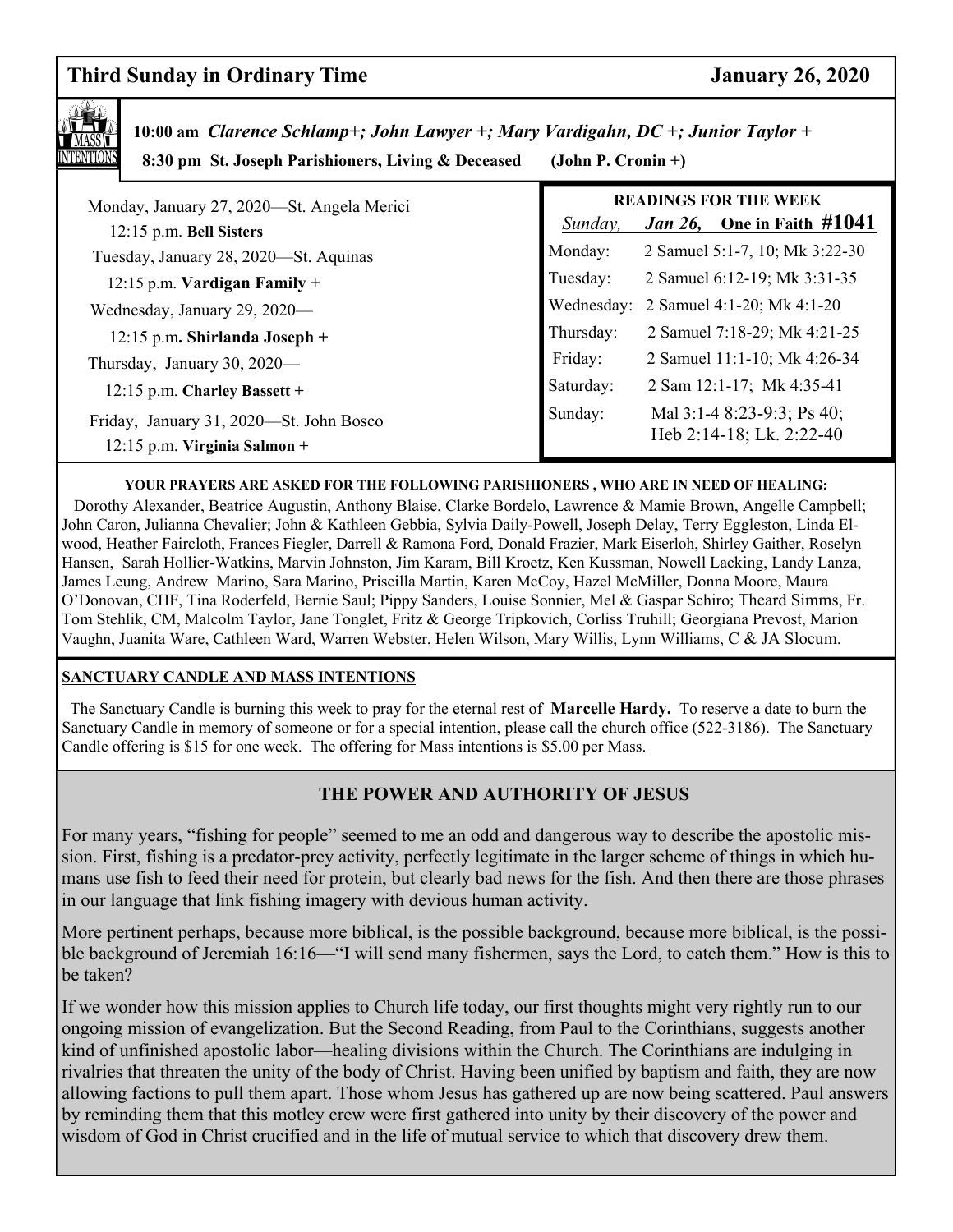**Come After Me and I will Make you Fishers of Men & Women. Mark 9:7** 

# *PARISH CALENDAR*

12 Feb. **Thursday** RCIA 6:30 pm, meets in the Chapel

**TREASURE & STEWARDSHIP**

 **Sunday, January. 19 ……...\$ 4,488.00** 

2/9 & 16 Jan**. Sunday** *Children's Liturgy* (10 am & 8:30 pm)

 *Thank you for your generosity!* 

The **Mass for God's Special Children** will be celebrated on Sunday, February 2 at St. Francis Xavier Church 444 Metairie Road, at 2 pm. Refreshments will be served after Mass. All are welcome.

To celebrate Catholic Schools Week, there will be a second collection this Sunday, January 26, 2020, to support Catholic schools. Thank you for your generosity.

Please **pray for the Catechumens** (those preparing to enter the Church): John, Michelle, Rick, Judy, Mindy, Jose, Deidra and Ken.



# **Pope Francis'** *January* **Intention**

 We pray that Christians, followers of other religions, and all people of goodwill may Promote peace and justice in the world.

> **CONGRATULATIONS to: Ricky and Lindsey On the Baptism of** *Ellis Ann*

 *Thanks for supporting the* 

 *Women's New Life Center Advent Campaign*

# **TODAY'S READINGS**

**Isaiah 8:23-9:3** The people in darkness have seen a great light.

**Psalm 27:1-14** The Lord is my life's refuge; whom shall I fear?

**1 Corinthians 1:10-13, 17** In the name of the Lord Jesus be united in the same mind and in the same purpose.

**John 1:29-42** Repent, for the Kingdom of Heaven is at hand.

# **SEEKING THE LIGHT**

 In today's readings we find ourselves being drawn more deeply into relationship with Jesus. We are getting to know more about him as we see how he struggles with the news of his cousin John's arrest. His first response is to withdraw, to leave Nazareth and go to Capernaum. There he is perhaps both consoled and challenged by the words of Isaiah that Matthew quotes, "the people who sit in darkness have seen a great light, / on those dwelling in a land overshadowed by death / light has arisen" (Matthew 4:16). Jesus contemplates his cousin's death, perhaps his own death, and he seeks the light. Maybe it is these words of Isaiah that move Jesus out of his withdrawal and into action. He begins to preach, teach, cure disease and illness, and proclaim the gospel of the kingdom.

### **CHARTER FOR THE PROTECTION OF CHILDREN AND YOUNG PEOPLE**

In response to the Charter for the Protection of Children and Young People from the United States Conference of Catholic Bishops, the Archdiocese of New Orleans continues to make the Hot Line available for anyone who has been hurt or sexually abused by anyone who works for the Church. The Hot Line continues to be available; the number is (504) 522-5019. In continuing our commitment to support and to heal, we invite and encourage individuals who have been hurt or sexually abused recently or in the past by clergy, religious or other employees of the Archdiocese to call our Hot Line and your message will be received confidentially by a mental health professional. Anyone can make a direct call during regular business hours to the Victims' Assistance Coordinator at (504) 861-6253.